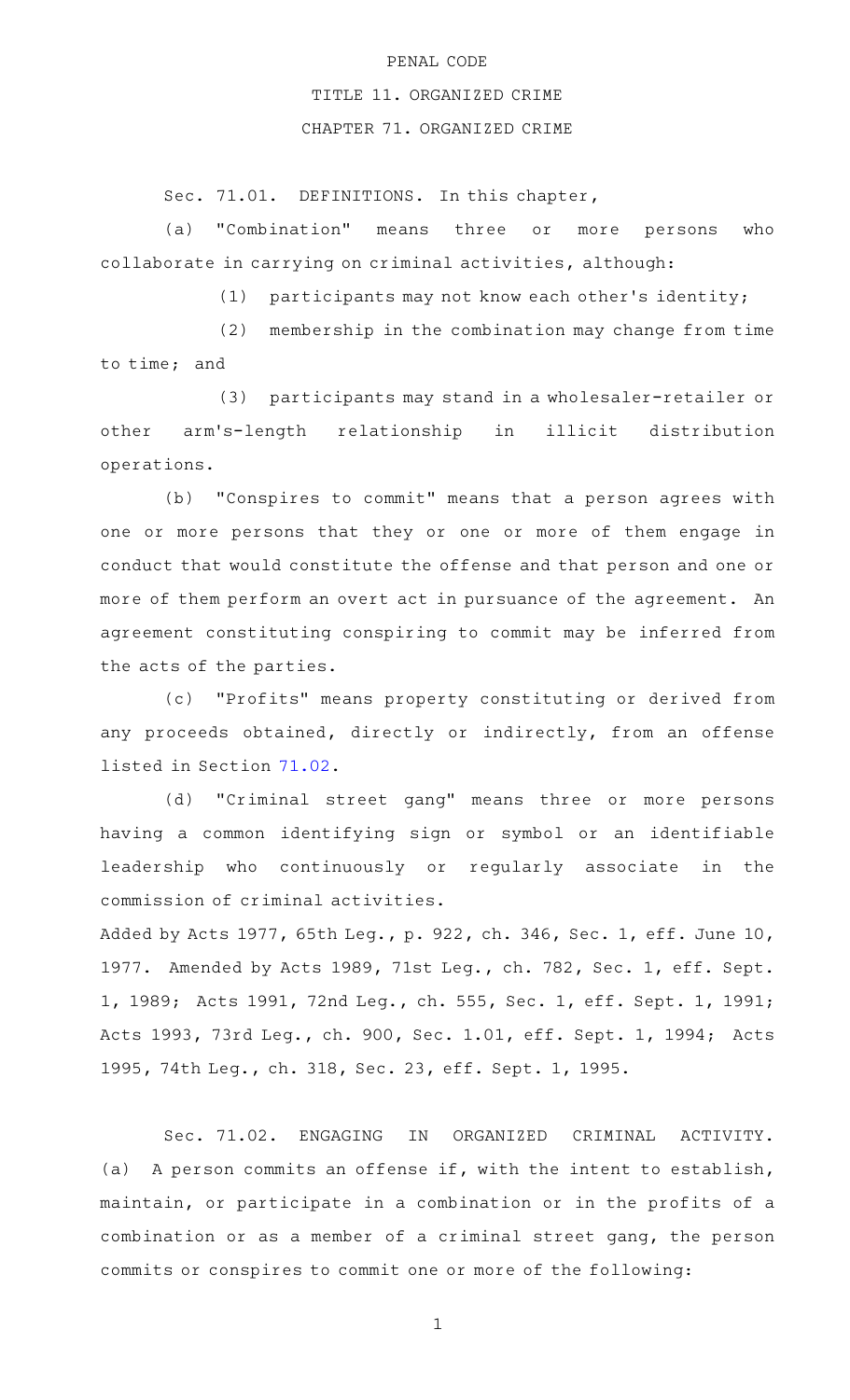(1) murder, capital murder, arson, aggravated robbery, robbery, burglary, theft, aggravated kidnapping, kidnapping, aggravated assault, aggravated sexual assault, sexual assault, continuous sexual abuse of young child or disabled individual, solicitation of a minor, forgery, deadly conduct, assault punishable as a Class A misdemeanor, burglary of a motor vehicle, or unauthorized use of a motor vehicle;

(2) any gambling offense punishable as a Class A misdemeanor;

(3) promotion of prostitution, aggravated promotion of prostitution, or compelling prostitution;

(4) unlawful manufacture, transportation, repair, or sale of firearms or prohibited weapons;

(5) unlawful manufacture, delivery, dispensation, or distribution of a controlled substance or dangerous drug, or unlawful possession of a controlled substance or dangerous drug through forgery, fraud, misrepresentation, or deception;

(5-a) causing the unlawful delivery, dispensation, or distribution of a controlled substance or dangerous drug in violation of Subtitle B, Title 3, Occupations Code;

(6) any unlawful wholesale promotion or possession of any obscene material or obscene device with the intent to wholesale promote the same;

(7) any offense under Subchapter [B,](http://www.statutes.legis.state.tx.us/GetStatute.aspx?Code=PE&Value=43.21) Chapter  $43$ , depicting or involving conduct by or directed toward a child younger than 18 years of age;

- (8) any felony offense under Chapter  $32;$
- (9) any offense under Chapter [36;](http://www.statutes.legis.state.tx.us/GetStatute.aspx?Code=PE&Value=36)
- (10) any offense under Chapter  $34$ ,  $35$ , or  $35A$ ;
- (11) any offense under Section  $37.11(a)$  $37.11(a)$ ;
- (12) any offense under Chapter [20A;](http://www.statutes.legis.state.tx.us/GetStatute.aspx?Code=PE&Value=20A)
- (13) any offense under Section [37.10;](http://www.statutes.legis.state.tx.us/GetStatute.aspx?Code=PE&Value=37.10)
- (14) any offense under Section [38.06](http://www.statutes.legis.state.tx.us/GetStatute.aspx?Code=PE&Value=38.06), [38.07,](http://www.statutes.legis.state.tx.us/GetStatute.aspx?Code=PE&Value=38.07) [38.09,](http://www.statutes.legis.state.tx.us/GetStatute.aspx?Code=PE&Value=38.09) or

[38.11;](http://www.statutes.legis.state.tx.us/GetStatute.aspx?Code=PE&Value=38.11)

- $(15)$  any offense under Section  $42.10$ ;
- (16) any offense under Section  $46.06(a)(1)$  $46.06(a)(1)$  or  $46.14$ ;
- (17) any offense under Section [20.05](http://www.statutes.legis.state.tx.us/GetStatute.aspx?Code=PE&Value=20.05) or [20.06;](http://www.statutes.legis.state.tx.us/GetStatute.aspx?Code=PE&Value=20.06)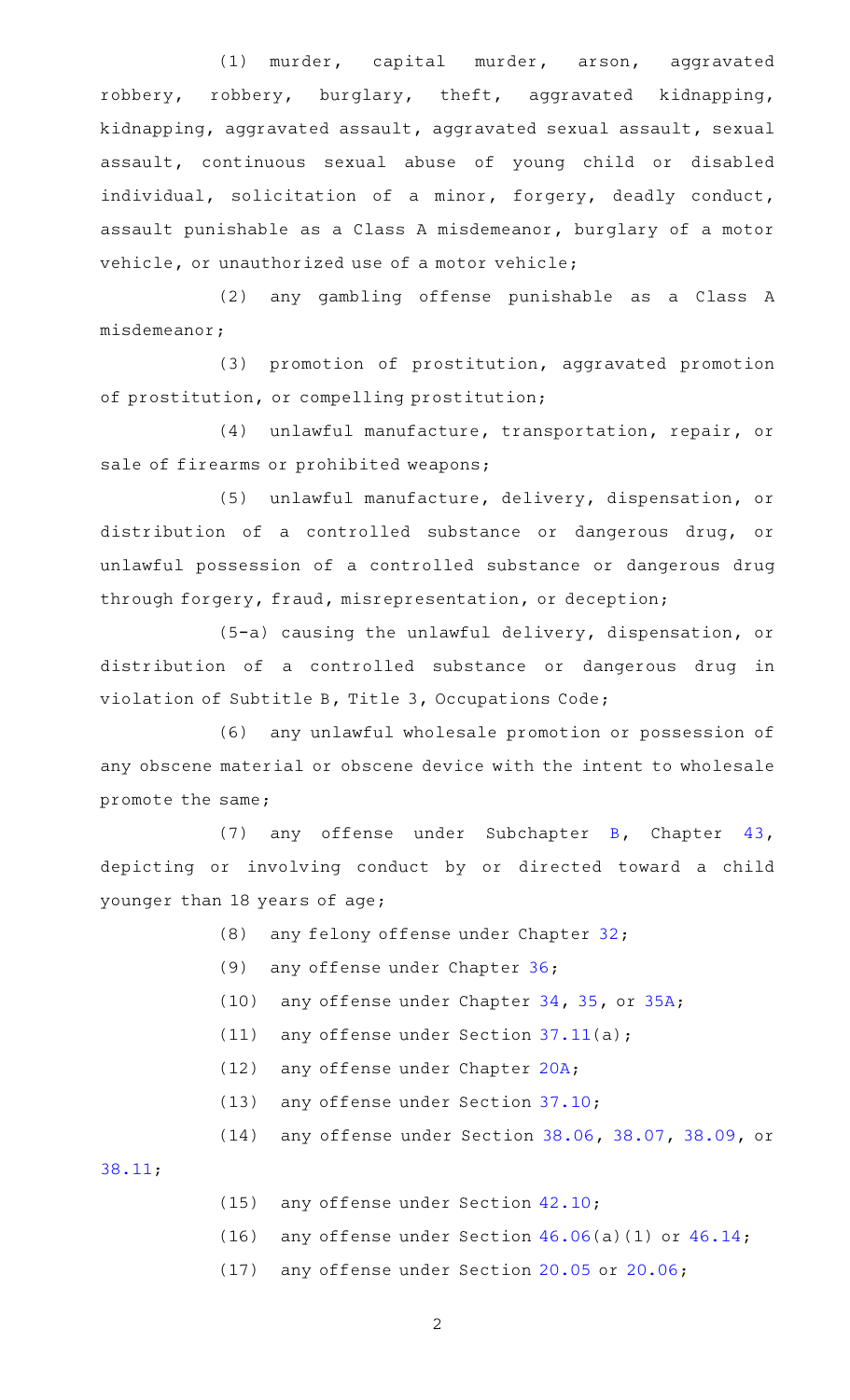(18) any offense under Section [16.02;](http://www.statutes.legis.state.tx.us/GetStatute.aspx?Code=PE&Value=16.02) or

(19) any offense classified as a felony under the Tax

Code.

(b) Except as provided in Subsections (c) and (d), an offense under this section is one category higher than the most serious offense listed in Subsection (a) that was committed, and if the most serious offense is a Class A misdemeanor, the offense is a state jail felony, except that the offense is a felony of the first degree punishable by imprisonment in the Texas Department of Criminal Justice for:

 $(1)$  life without parole, if the most serious offense is an aggravated sexual assault and if at the time of that offense the defendant is 18 years of age or older and:

(A) the victim of the offense is younger than six years of age;

(B) the victim of the offense is younger than 14 years of age and the actor commits the offense in a manner described by Section [22.021](http://www.statutes.legis.state.tx.us/GetStatute.aspx?Code=PE&Value=22.021)(a)(2)(A); or

(C) the victim of the offense is younger than 17 years of age and suffered serious bodily injury as a result of the offense;

(2) life or for any term of not more than 99 years or less than 30 years if the most serious offense is an offense under Section [20.06](http://www.statutes.legis.state.tx.us/GetStatute.aspx?Code=PE&Value=20.06) that is punishable under Subsection (g) of that section; or

(3) life or for any term of not more than 99 years or less than 15 years if the most serious offense is an offense punishable as a felony of the first degree, other than an offense described by Subdivision (1) or (2).

(c) Conspiring to commit an offense under this section is of the same degree as the most serious offense listed in Subsection (a) that the person conspired to commit.

(d) At the punishment stage of a trial, the defendant may raise the issue as to whether in voluntary and complete renunciation of the offense he withdrew from the combination before commission of an offense listed in Subsection (a) and made substantial effort to prevent the commission of the offense. If the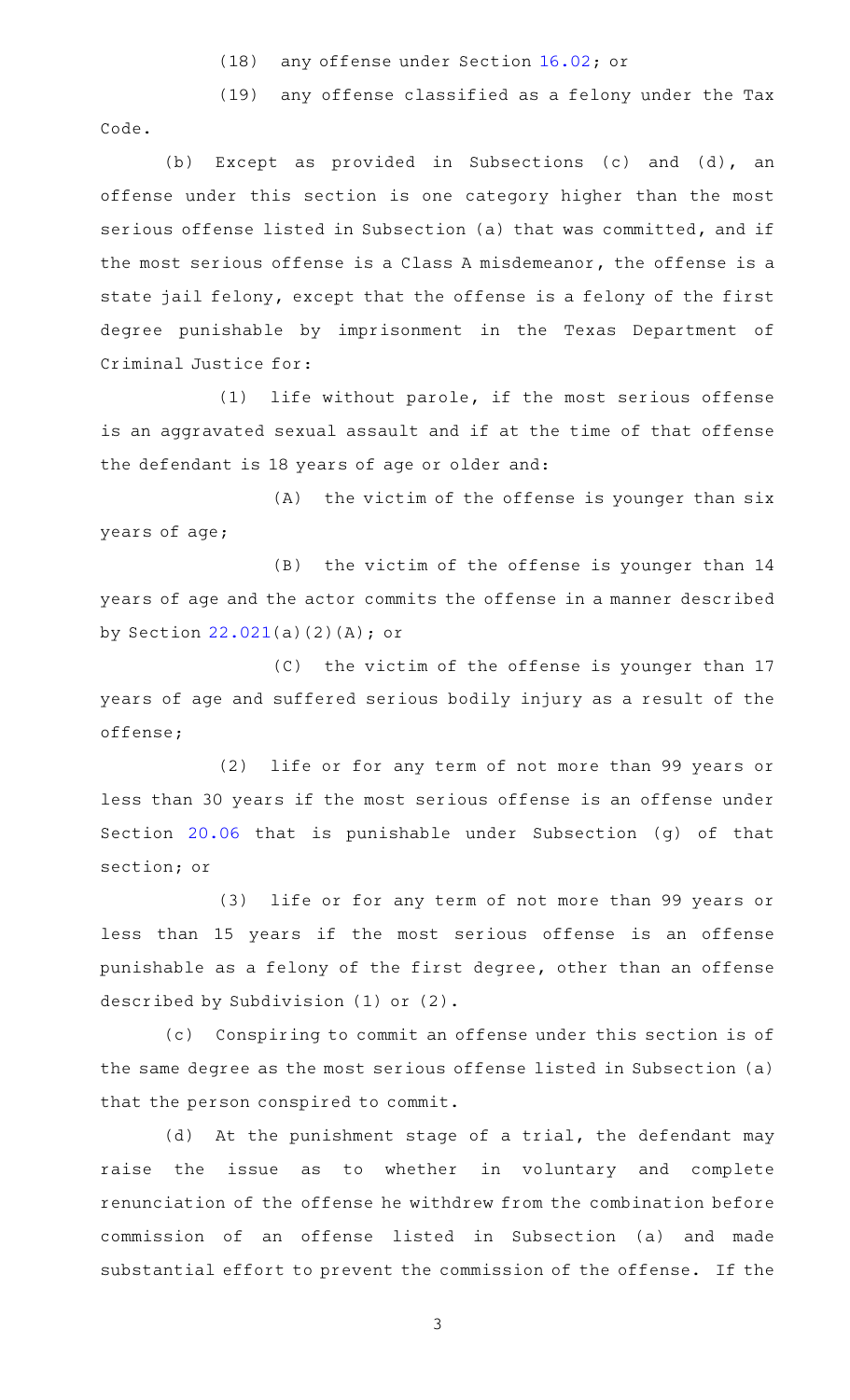defendant proves the issue in the affirmative by a preponderance of the evidence the offense is the same category of offense as the most serious offense listed in Subsection (a) that is committed, unless the defendant is convicted of conspiring to commit the offense, in which event the offense is one category lower than the most serious offense that the defendant conspired to commit.

Added by Acts 1977, 65th Leg., p. 922, ch. 346, Sec. 1, eff. June 10, 1977. Amended by Acts 1981, 67th Leg., p. 2373, ch. 587, Sec. 1 to 3, eff. Sept. 1, 1981; Acts 1989, 71st Leg., ch. 782, Sec. 2, eff. Sept. 1, 1989; Acts 1991, 72nd Leg., ch. 555, Sec. 1, eff. Sept. 1, 1991; Acts 1993, 73rd Leg., ch. 761, Sec. 3, eff. Sept. 1, 1993; Acts 1993, 73rd Leg., ch. 900, Sec. 1.01, eff. Sept. 1, 1994; Acts 1995, 74th Leg., ch. 318, Sec. 24, eff. Sept. 1, 1995; Acts 1997, 75th Leg., ch. 189, Sec. 9, eff. May 21, 1997; Acts 1999, 76th Leg., ch. 685, Sec. 8, eff. Sept. 1, 1999; Acts 2003, 78th Leg., ch. 641, Sec. 3, eff. Sept. 1, 2003.

Amended by:

Acts 2005, 79th Leg., Ch. 1162 (H.B. [3376](http://www.legis.state.tx.us/tlodocs/79R/billtext/html/HB03376F.HTM)), Sec. 5, eff. September 1, 2005.

Acts 2007, 80th Leg., R.S., Ch. 1163 (H.B. [126](http://www.legis.state.tx.us/tlodocs/80R/billtext/html/HB00126F.HTM)), Sec. 2, eff. September 1, 2007.

Acts 2009, 81st Leg., R.S., Ch. 153 (S.B. [2225](http://www.legis.state.tx.us/tlodocs/81R/billtext/html/SB02225F.HTM)), Sec. 2, eff. September 1, 2009.

Acts 2009, 81st Leg., R.S., Ch. 1130 (H.B. [2086](http://www.legis.state.tx.us/tlodocs/81R/billtext/html/HB02086F.HTM)), Sec. 1, eff. September 1, 2009.

Acts 2009, 81st Leg., R.S., Ch. 1357 (S.B. [554](http://www.legis.state.tx.us/tlodocs/81R/billtext/html/SB00554F.HTM)), Sec. 2, eff. September 1, 2009.

Acts 2011, 82nd Leg., R.S., Ch. 68 (S.B. [934](http://www.legis.state.tx.us/tlodocs/82R/billtext/html/SB00934F.HTM)), Sec. 8, eff. September 1, 2011.

Acts 2011, 82nd Leg., R.S., Ch. 91 (S.B. [1303](http://www.legis.state.tx.us/tlodocs/82R/billtext/html/SB01303F.HTM)), Sec. 20.003, eff. September 1, 2011.

Acts 2011, 82nd Leg., R.S., Ch. 223 (H.B. [260](http://www.legis.state.tx.us/tlodocs/82R/billtext/html/HB00260F.HTM)), Sec. 3, eff. September 1, 2011.

Acts 2011, 82nd Leg., R.S., Ch. 620 (S.B. [688\)](http://www.legis.state.tx.us/tlodocs/82R/billtext/html/SB00688F.HTM), Sec. 10, eff. September 1, 2011.

Acts 2011, 82nd Leg., R.S., Ch. 1200 (S.B. [158](http://www.legis.state.tx.us/tlodocs/82R/billtext/html/SB00158F.HTM)), Sec. 3, eff. September 1, 2011.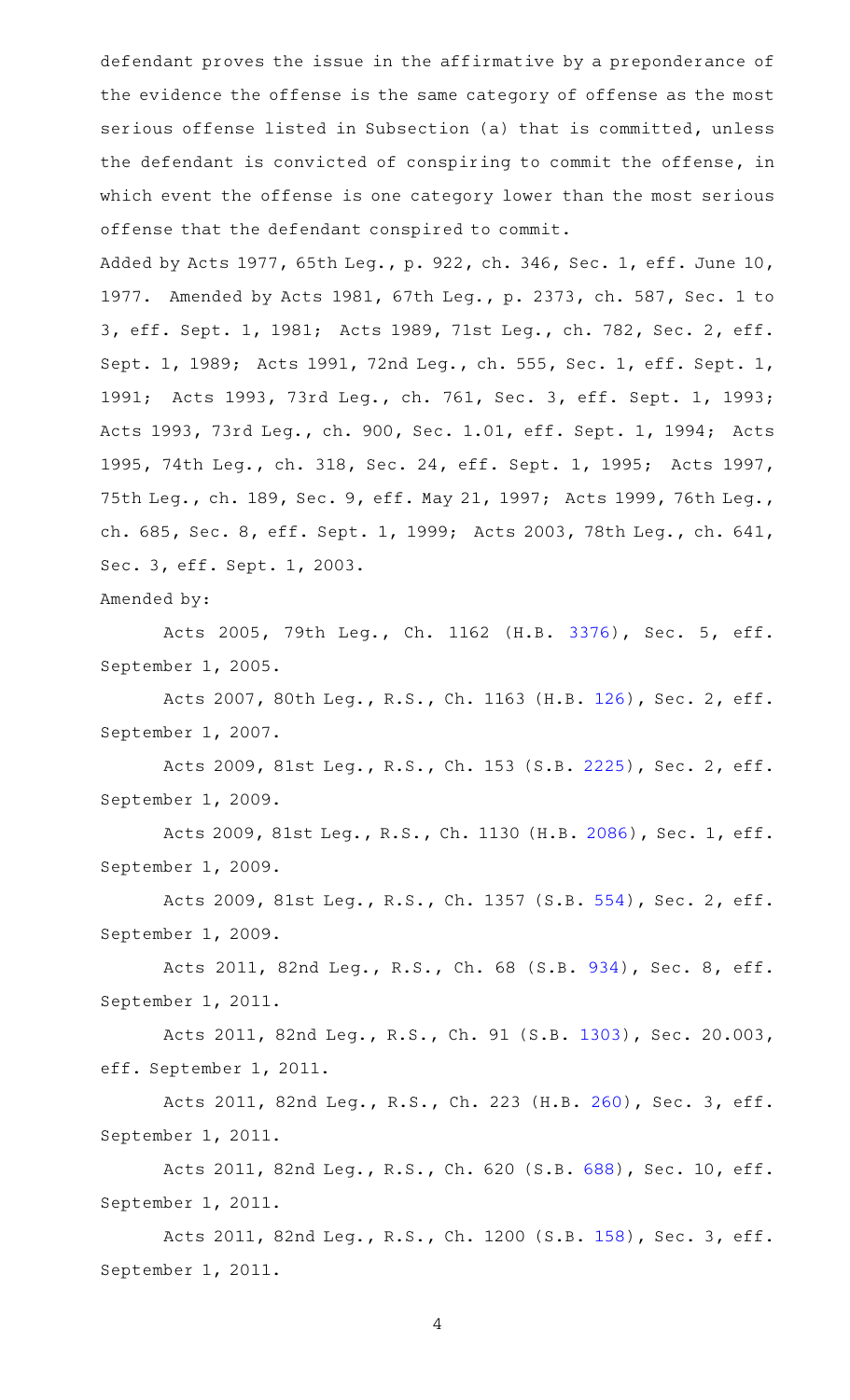Acts 2011, 82nd Leg., R.S., Ch. 1200 (S.B. [158](http://www.legis.state.tx.us/tlodocs/82R/billtext/html/SB00158F.HTM)), Sec. 4, eff. September 1, 2011.

Acts 2013, 83rd Leg., R.S., Ch. 161 (S.B. [1093\)](http://www.legis.state.tx.us/tlodocs/83R/billtext/html/SB01093F.HTM), Sec. 16.005, eff. September 1, 2013.

Acts 2013, 83rd Leg., R.S., Ch. 1252 (H.B. [8\)](http://www.legis.state.tx.us/tlodocs/83R/billtext/html/HB00008F.HTM), Sec. 21, eff. September 1, 2013.

Acts 2013, 83rd Leg., R.S., Ch. 1325 (S.B. [549\)](http://www.legis.state.tx.us/tlodocs/83R/billtext/html/SB00549F.HTM), Sec. 4(b), eff. September 1, 2013.

Acts 2015, 84th Leg., R.S., Ch. 333 (H.B. [11\)](http://www.legis.state.tx.us/tlodocs/84R/billtext/html/HB00011F.HTM), Sec. 16, eff. September 1, 2015.

Acts 2019, 86th Leg., R.S., Ch. 253 (H.B. [869](http://www.legis.state.tx.us/tlodocs/86R/billtext/html/HB00869F.HTM)), Sec. 1, eff. September 1, 2019.

Acts 2021, 87th Leg., R.S., Ch. 221 (H.B. [375](http://www.legis.state.tx.us/tlodocs/87R/billtext/html/HB00375F.HTM)), Sec. 2.27, eff. September 1, 2021.

Sec. 71.021. VIOLATION OF COURT ORDER ENJOINING ORGANIZED CRIMINAL ACTIVITY. (a) A person commits an offense if the person knowingly violates a temporary or permanent order issued under Section [125.065\(](http://www.statutes.legis.state.tx.us/GetStatute.aspx?Code=CP&Value=125.065)a) or (b), Civil Practice and Remedies Code.

(b) If conduct constituting an offense under this section also constitutes an offense under another section of this code, the actor may be prosecuted under either section or under both sections.

(c) An offense under this section is a Class A misdemeanor. Added by Acts 1995, 74th Leg., ch. 584, Sec. 1, eff. Sept. 1, 1995.

Sec. 71.022. COERCING, INDUCING, OR SOLICITING MEMBERSHIP IN A CRIMINAL STREET GANG. (a) A person commits an offense if the person knowingly causes, enables, encourages, recruits, or solicits another person to become a member of a criminal street gang which, as a condition of initiation, admission, membership, or continued membership, requires the commission of any conduct which constitutes an offense punishable as a Class A misdemeanor or a felony.

 $(a-1)$  A person commits an offense if, with intent to coerce, induce, or solicit a child to actively participate in the activities of a criminal street gang, the person: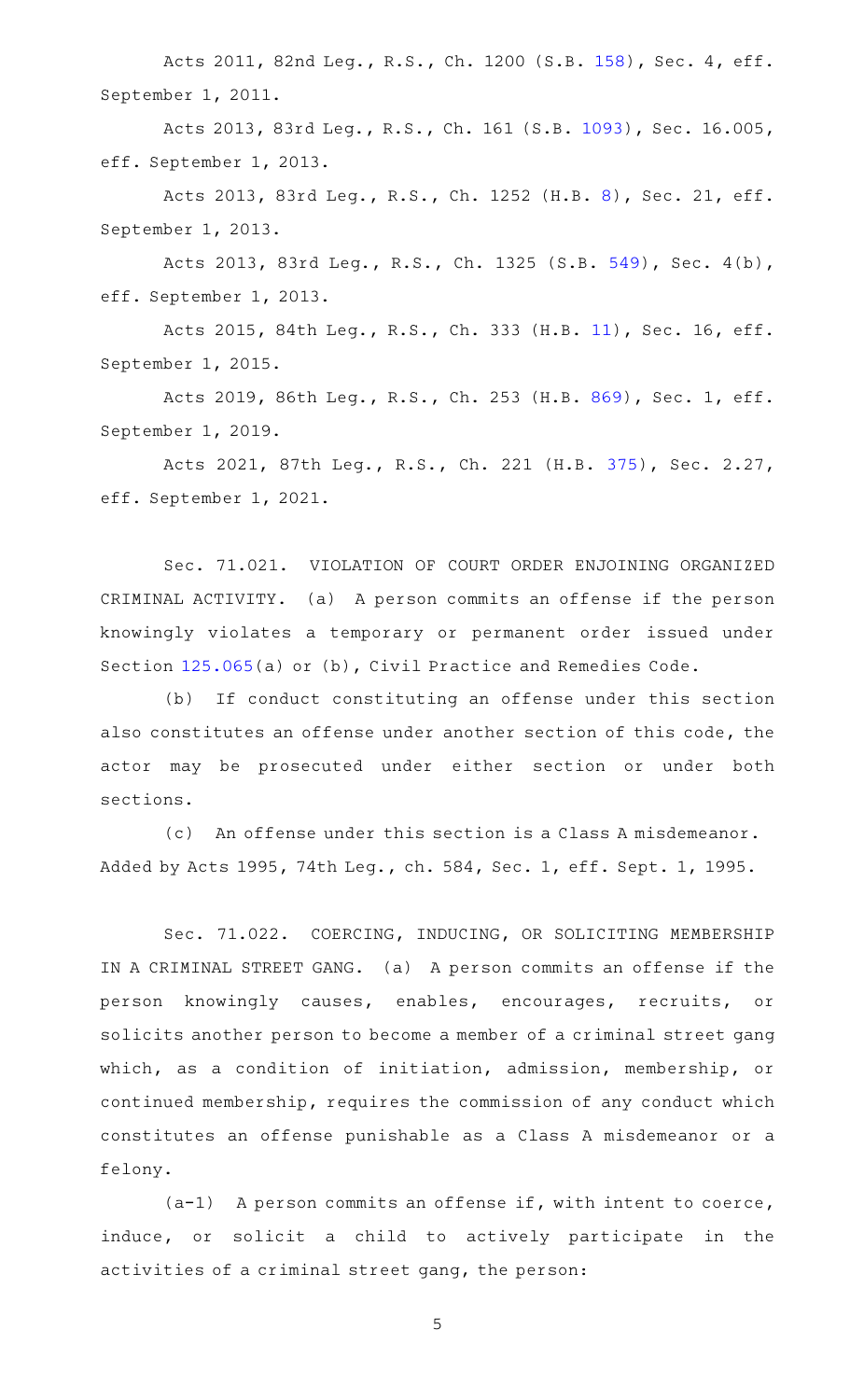(1) threatens the child or a member of the child's family with imminent bodily injury; or

(2) causes bodily injury to the child or a member of the child 's family.

(b) Except as provided by Subsection  $(c)$ , an offense under this section is a felony of the third degree.

(c)AAA second or subsequent offense under this section is a felony of the second degree.

 $(d)$  In this section:

(1) "Child" means an individual younger than 17 years of age.

(2) "Family" has the meaning assigned by Section [71.003](http://www.statutes.legis.state.tx.us/GetStatute.aspx?Code=FA&Value=71.003), Family Code. Added by Acts 1999, 76th Leg., ch. 1555, Sec. 1, eff. Sept. 1, 1999.

Amended by:

Acts 2009, 81st Leg., R.S., Ch. 435 (H.B. [2187](http://www.legis.state.tx.us/tlodocs/81R/billtext/html/HB02187F.HTM)), Sec. 1, eff. September 1, 2009.

Acts 2009, 81st Leg., R.S., Ch. 435 (H.B. [2187](http://www.legis.state.tx.us/tlodocs/81R/billtext/html/HB02187F.HTM)), Sec. 2, eff. September 1, 2009.

Sec. 71.023. DIRECTING ACTIVITIES OF CRIMINAL STREET GANGS. (a) A person commits an offense if the person, as part of the identifiable leadership of a criminal street gang, knowingly finances, directs, or supervises the commission of, or a conspiracy to commit, one or more of the following offenses by members of a criminal street gang:

(1) a felony offense that is listed in Article [42A.054\(](http://www.statutes.legis.state.tx.us/GetStatute.aspx?Code=CR&Value=42A.054)a), Code of Criminal Procedure;

 $(2)$  a felony offense for which it is shown that a deadly weapon, as defined by Section [1.07](http://www.statutes.legis.state.tx.us/GetStatute.aspx?Code=PE&Value=1.07), was used or exhibited during the commission of the offense or during immediate flight from the commission of the offense; or

(3) an offense that is punishable under Section [481.112\(](http://www.statutes.legis.state.tx.us/GetStatute.aspx?Code=HS&Value=481.112)e) or (f), [481.1121\(](http://www.statutes.legis.state.tx.us/GetStatute.aspx?Code=HS&Value=481.1121)b)(4), [481.1123\(](http://www.statutes.legis.state.tx.us/GetStatute.aspx?Code=HS&Value=481.1123)d), (e), or (f), [481.115\(](http://www.statutes.legis.state.tx.us/GetStatute.aspx?Code=HS&Value=481.115)f), or [481.120\(](http://www.statutes.legis.state.tx.us/GetStatute.aspx?Code=HS&Value=481.120)b)(6), Health and Safety Code.

(b) An offense under this section is a felony of the first degree punishable by imprisonment in the Texas Department of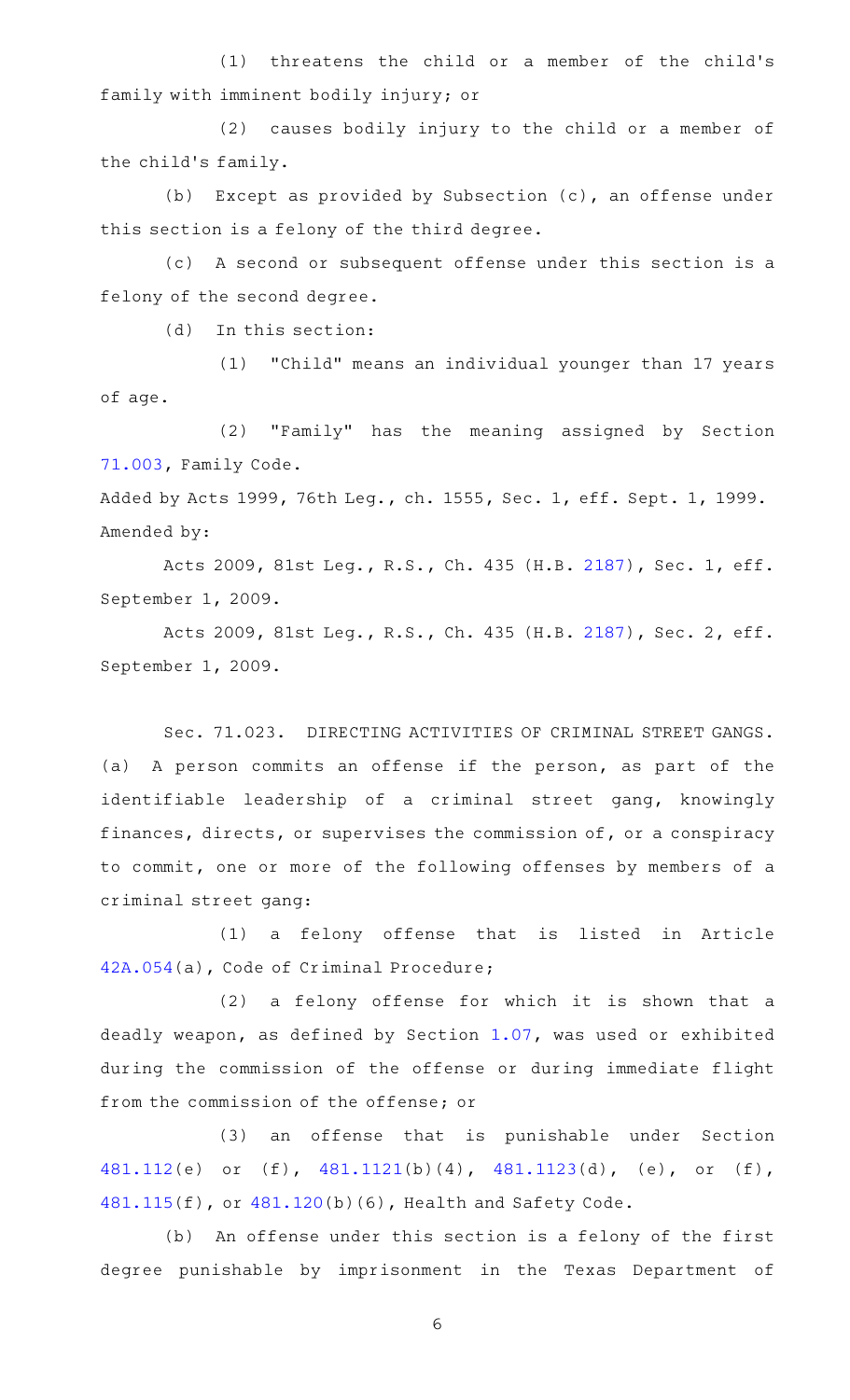Criminal Justice for life or for any term of not more than 99 years or less than 25 years.

Added by Acts 2009, 81st Leg., R.S., Ch. 1130 (H.B. [2086\)](http://www.legis.state.tx.us/tlodocs/81R/billtext/html/HB02086F.HTM), Sec. 3, eff. September 1, 2009. Amended by:

Acts 2013, 83rd Leg., R.S., Ch. 1325 (S.B. [549](http://www.legis.state.tx.us/tlodocs/83R/billtext/html/SB00549F.HTM)), Sec. 5, eff. September 1, 2013.

Acts 2015, 84th Leg., R.S., Ch. 770 (H.B. [2299\)](http://www.legis.state.tx.us/tlodocs/84R/billtext/html/HB02299F.HTM), Sec. 2.85, eff. January 1, 2017.

Acts 2021, 87th Leg., R.S., Ch. 584 (S.B. [768\)](http://www.legis.state.tx.us/tlodocs/87R/billtext/html/SB00768F.HTM), Sec. 20, eff. September 1, 2021.

Sec. 71.028. GANG-FREE ZONES. (a) In this section:

(1) "General residential operation" has the meaning assigned by Section [42.002,](http://www.statutes.legis.state.tx.us/GetStatute.aspx?Code=HR&Value=42.002) Human Resources Code.

(2) "Institution of higher education," "playground," "premises," "school," "video arcade facility," and "youth center" have the meanings assigned by Section [481.134,](http://www.statutes.legis.state.tx.us/GetStatute.aspx?Code=HS&Value=481.134) Health and Safety Code.

(3) "Shopping mall" means an enclosed public walkway or hall area that connects retail, service, or professional establishments.

(b) This section applies to an offense listed in Section  $71.02(a)(1)$  $71.02(a)(1)$ ,  $(4)$ , or  $(7)$ , other than burglary, theft, burglary of a motor vehicle, or unauthorized use of a motor vehicle.

(c) Except as provided by Subsection (d), the punishment prescribed for an offense described by Subsection (b) is increased to the punishment prescribed for the next highest category of offense if the actor is 17 years of age or older and it is shown beyond a reasonable doubt on the trial of the offense that the actor committed the offense at a location that was:

 $(1)$  in, on, or within 1,000 feet of any:

(A) real property that is owned, rented, or leased by a school or school board;

 $(B)$  premises owned, rented, or leased by an institution of higher education;

(C) premises of a public or private youth center;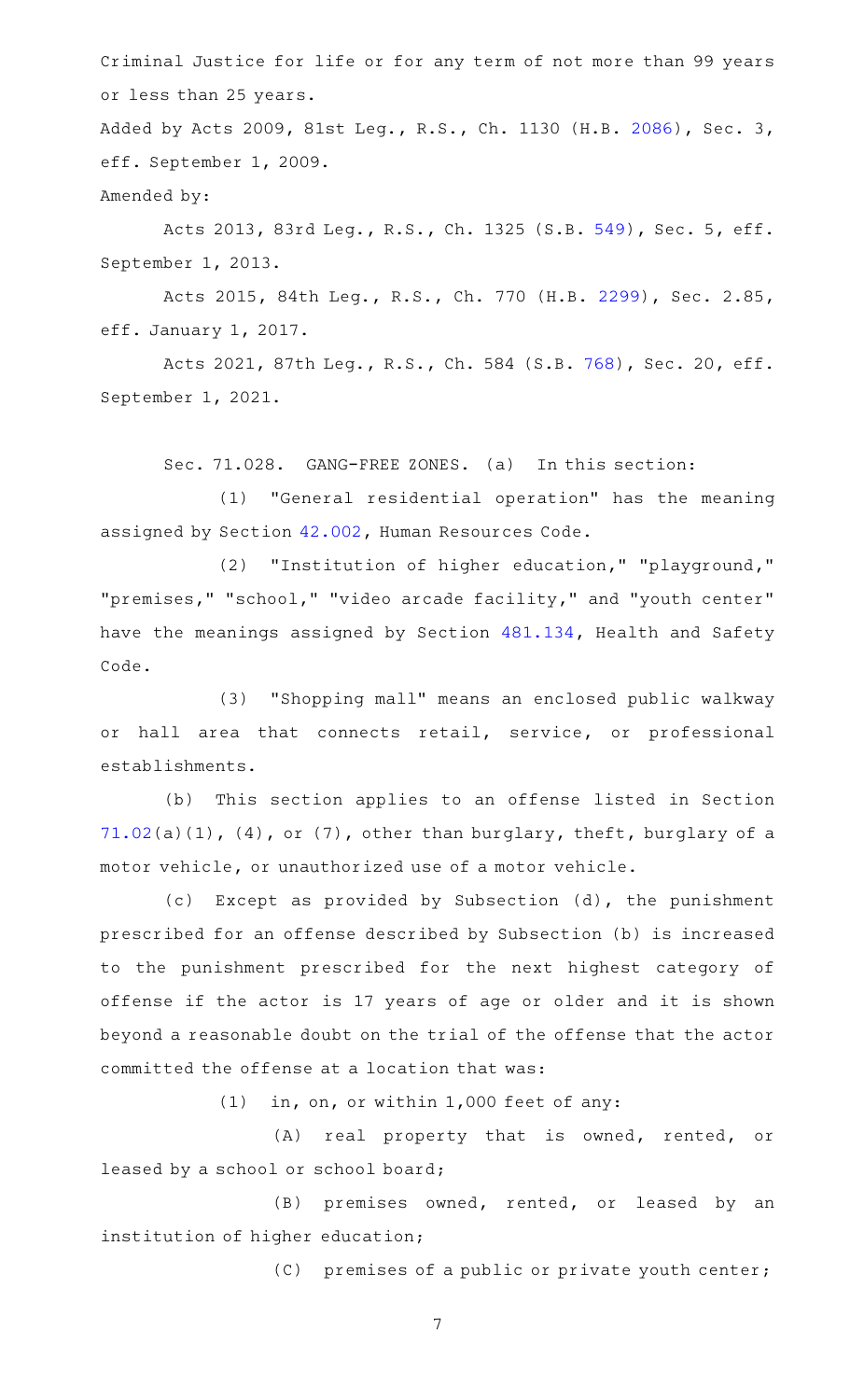(D) playground; or

(E) general residential operation operating as a residential treatment center;

 $(2)$  in, on, or within 300 feet of any:

- $(A)$  shopping mall;
- $(B)$  movie theater;
- (C) premises of a public swimming pool; or
- (D) premises of a video arcade facility; or
- $(3)$  on a school bus.

(d) The punishment for an offense described by Subsection (b) may not be increased under this section if the offense is punishable under Section [71.02](http://www.statutes.legis.state.tx.us/GetStatute.aspx?Code=PE&Value=71.02) as a felony of the first degree. Added by Acts 2009, 81st Leg., R.S., Ch. 1130 (H.B. [2086\)](http://www.legis.state.tx.us/tlodocs/81R/billtext/html/HB02086F.HTM), Sec. 3, eff. September 1, 2009.

Amended by:

Acts 2021, 87th Leg., R.S., Ch. 807 (H.B. [1540\)](http://www.legis.state.tx.us/tlodocs/87R/billtext/html/HB01540F.HTM), Sec. 26, eff. September 1, 2021.

Acts 2021, 87th Leg., R.S., Ch. 807 (H.B. [1540\)](http://www.legis.state.tx.us/tlodocs/87R/billtext/html/HB01540F.HTM), Sec. 27, eff. September 1, 2021.

Sec. 71.029. MAPS AS EVIDENCE OF LOCATION OR AREA. (a) In a prosecution of an offense for which punishment is increased under Section [71.028](http://www.statutes.legis.state.tx.us/GetStatute.aspx?Code=PE&Value=71.028), a map produced or reproduced by a municipal or county engineer for the purpose of showing the location and boundaries of gang-free zones is admissible in evidence and is prima facie evidence of the location or boundaries of those zones if the governing body of the municipality or county adopts a resolution or ordinance approving the map as an official finding and record of the location or boundaries of those zones.

(b) A municipal or county engineer may, on request of the governing body of the municipality or county, revise a map that has been approved by the governing body of the municipality or county as provided by Subsection (a).

(c) A municipal or county engineer shall file the original or a copy of every approved or revised map approved as provided by Subsection (a) with the county clerk of each county in which the zone is located.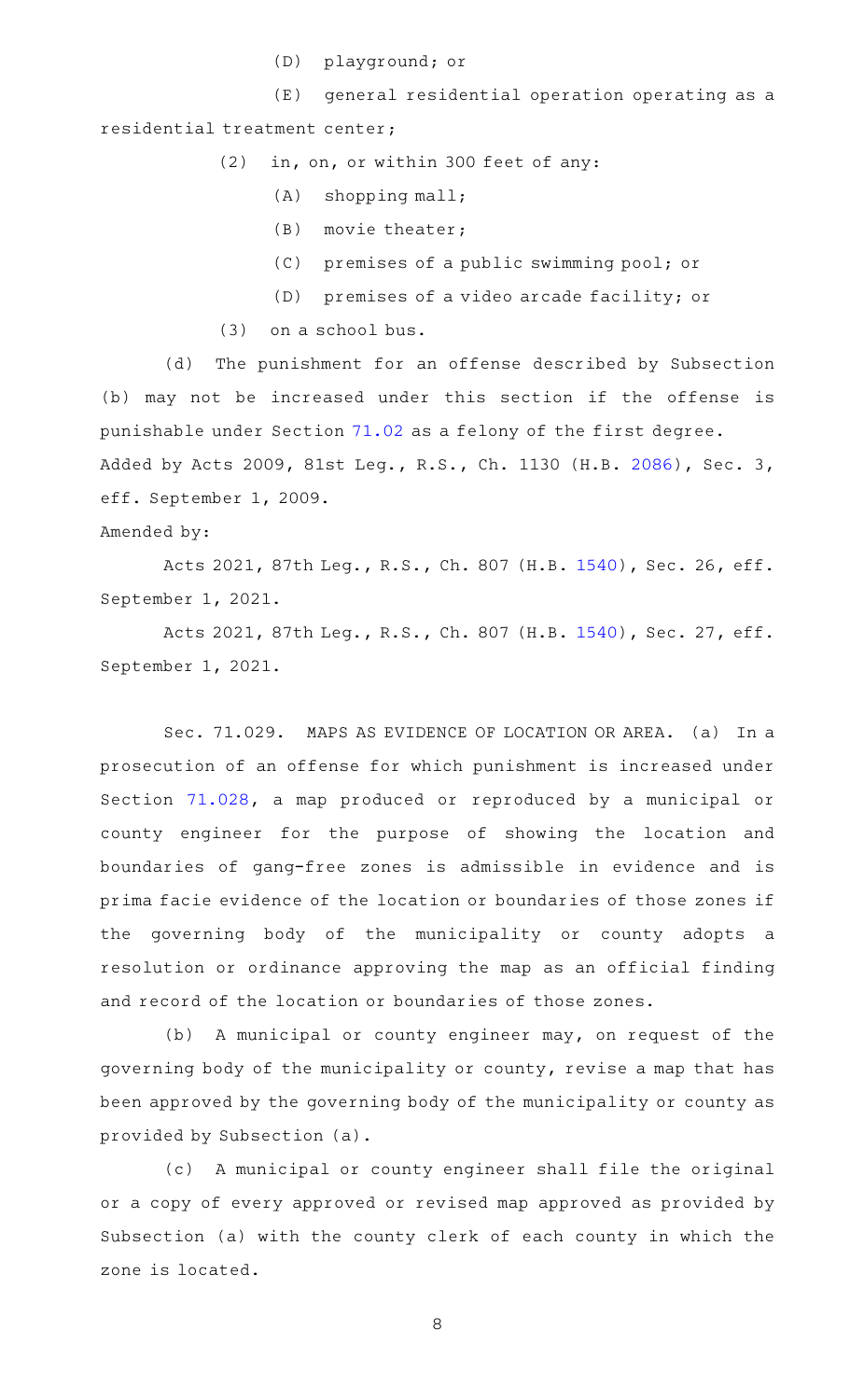(d) This section does not prevent the prosecution from:

(1) introducing or relying on any other evidence or testimony to establish any element of an offense for which punishment is increased under Section [71.028;](http://www.statutes.legis.state.tx.us/GetStatute.aspx?Code=PE&Value=71.028) or

(2) using or introducing any other map or diagram otherwise admissible under the Texas Rules of Evidence. Added by Acts 2009, 81st Leg., R.S., Ch. 1130 (H.B. [2086\)](http://www.legis.state.tx.us/tlodocs/81R/billtext/html/HB02086F.HTM), Sec. 3, eff. September 1, 2009.

Sec. 71.03. DEFENSES EXCLUDED. It is no defense to prosecution under Section [71.02](http://www.statutes.legis.state.tx.us/GetStatute.aspx?Code=PE&Value=71.02) that:

(1) one or more members of the combination are not criminally responsible for the object offense;

(2) one or more members of the combination have been acquitted, have not been prosecuted or convicted, have been convicted of a different offense, or are immune from prosecution;

(3) a person has been charged with, acquitted, or convicted of any offense listed in Subsection (a) of Section [71.02](http://www.statutes.legis.state.tx.us/GetStatute.aspx?Code=PE&Value=71.02); or

 $(4)$  once the initial combination of three or more persons is formed there is a change in the number or identity of persons in the combination as long as two or more persons remain in the combination and are involved in a continuing course of conduct constituting an offense under this chapter.

Added by Acts 1977, 65th Leg., p. 922, ch. 346, Sec. 1, eff. June 10, 1977. Amended by Acts 1993, 73rd Leg., ch. 900, Sec. 1.01, eff. Sept. 1, 1994.

Sec. 71.04. TESTIMONIAL IMMUNITY. (a) A party to an offense under this chapter may be required to furnish evidence or testify about the offense.

(b) No evidence or testimony required to be furnished under the provisions of this section nor any information directly or indirectly derived from such evidence or testimony may be used against the witness in any criminal case, except a prosecution for aggravated perjury or contempt.

Added by Acts 1977, 65th Leg., p. 922, ch. 346, Sec. 1, eff. June 10,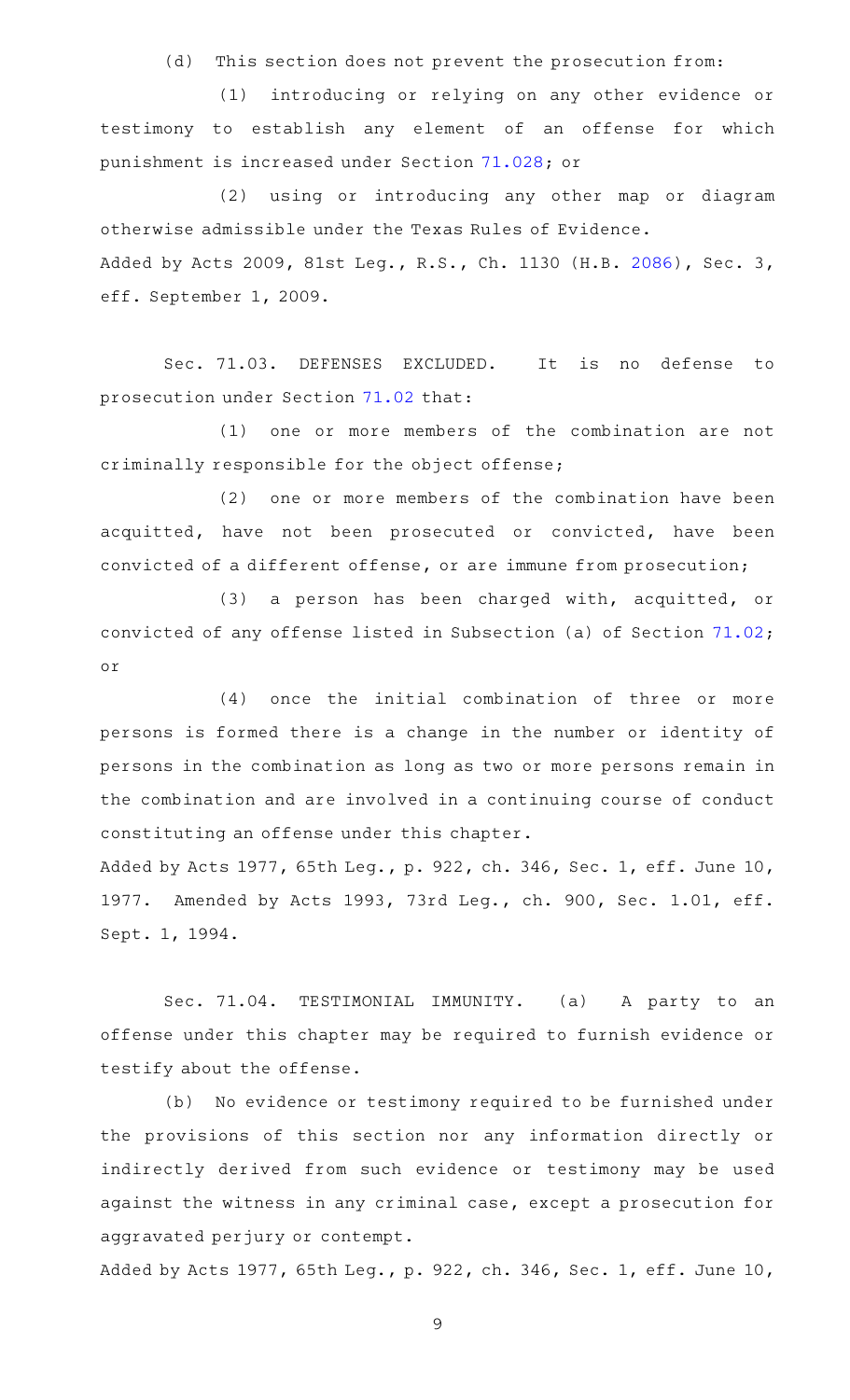1977. Amended by Acts 1993, 73rd Leg., ch. 900, Sec. 1.01, eff. Sept. 1, 1994.

Sec. 71.05. RENUNCIATION DEFENSE. (a) It is an affirmative defense to prosecution under Section [71.02](http://www.statutes.legis.state.tx.us/GetStatute.aspx?Code=PE&Value=71.02) that under circumstances manifesting a voluntary and complete renunciation of the actor 's criminal objective, the actor withdrew from the combination before commission of an offense listed in Section [71.02\(](http://www.statutes.legis.state.tx.us/GetStatute.aspx?Code=PE&Value=71.02)a) and took further affirmative action that prevented the commission of the offense.

(b) For the purposes of this section and Subsection (d) of Section [71.02,](http://www.statutes.legis.state.tx.us/GetStatute.aspx?Code=PE&Value=71.02) renunciation is not voluntary if it is motivated in whole or in part:

(1) by circumstances not present or apparent at the inception of the actor's course of conduct that increase the probability of detection or apprehension or that make more difficult the accomplishment of the objective; or

 $(2)$  by a decision to postpone the criminal conduct until another time or to transfer the criminal act to another but similar objective or victim.

(c) Evidence that the defendant withdrew from the combination before commission of an offense listed in Section [71.02\(](http://www.statutes.legis.state.tx.us/GetStatute.aspx?Code=PE&Value=71.02)a) and made substantial effort to prevent the commission of an offense listed in Section [71.02\(](http://www.statutes.legis.state.tx.us/GetStatute.aspx?Code=PE&Value=71.02)a) shall be admissible as mitigation at the hearing on punishment if the actor has been found guilty under Section [71.02](http://www.statutes.legis.state.tx.us/GetStatute.aspx?Code=PE&Value=71.02), and in the event of a finding of renunciation under this subsection, the punishment shall be one grade lower than that provided under Section [71.02.](http://www.statutes.legis.state.tx.us/GetStatute.aspx?Code=PE&Value=71.02)

Added by Acts 1977, 65th Leg., p. 922, ch. 346, Sec. 1, eff. June 10, 1977. Amended by Acts 1981, 67th Leg., p. 2374, ch. 587, Sec. 4, 5, eff. Sept. 1, 1981; Acts 1993, 73rd Leg., ch. 761, Sec. 4, eff. Sept. 1, 1993; Acts 1993, 73rd Leg., ch. 900, Sec. 1.01, eff. Sept. 1, 1994.

## Amended by:

Acts 2011, 82nd Leg., R.S., Ch. 1200 (S.B. [158](http://www.legis.state.tx.us/tlodocs/82R/billtext/html/SB00158F.HTM)), Sec. 5, eff. September 1, 2011.

Acts 2011, 82nd Leg., R.S., Ch. 1200 (S.B. [158](http://www.legis.state.tx.us/tlodocs/82R/billtext/html/SB00158F.HTM)), Sec. 6, eff.